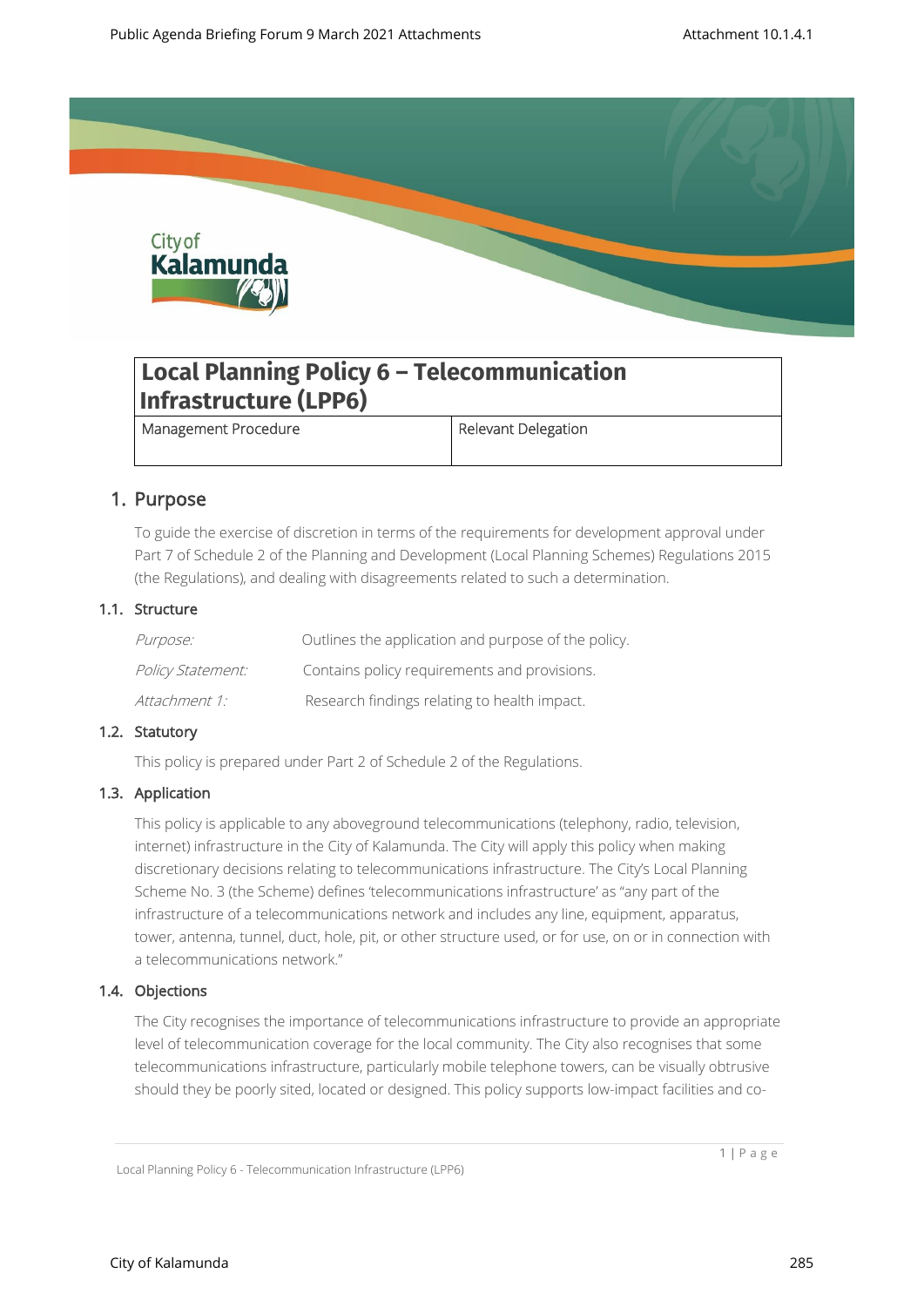

location of facilities where appropriate, and opposes other telecommunications infrastructure for which the visual impact outweighs the public benefit that the infrastructure would bring.

# 2. Policy Statement

# 2.1. Background

Authorised carriers are installing networks of electromagnetic wave transmission facilities for mobile telephones and telecommunications cabling. This will provide services to users of mobile telephones and 'cable' television. Different forms of facilities have varying degrees of environmental impact.

The following written laws regulate the installation of Telecommunications Infrastructure:

- a) Telecommunications Act 1997 (Commonwealth);
- b) Telecommunications Code of Practice 1997 (Commonwealth);
- c) Telecommunications (Low-Impact Facilities) Determination, 1997 (Commonwealth); and
- d) City of Kalamunda Local Planning Scheme No. 3.

### 2.2. Visual Impact of Telecommunications Infrastructure

a) Low-impact facilities

'Low-impact facility' means a facility that the Minister has determined in the Low Impact Determination to be a low-impact facility. Schedule 3 to the Telecommunications (Low Impact Facilities) Determination 1997 identifies certain facilities that are not low-impact.

The City supports low-impact facilities. 'Low-impact facilities' do not require the City's development approval. However, approved carriers must submit details of them to the City for information in accordance with the Industry Code of Practice for Mobile Phone Base Station Deployment.

b) Other facilities

Telecommunications infrastructure that does not constitute a low-impact facility requires development approval. Development approval must be obtained before installing any such facility.

The facilities that are 'Other facilities' include the following:

- i. a mobile telecommunications tower that is not attached to a building;
- ii. a tower attached to a building if the tower is more than 5.0 metres high;
- iii. an extension to a tower that has previously been extended:
- iv. an extension to a tower, if the extension is more than 5.0 metres high;
- v. overhead cabling; and
- vi. a facility in an area of environmental significance.

Local Planning Policy 6 – Telecommunication Infrastructure (LPP6)

2 | P a g e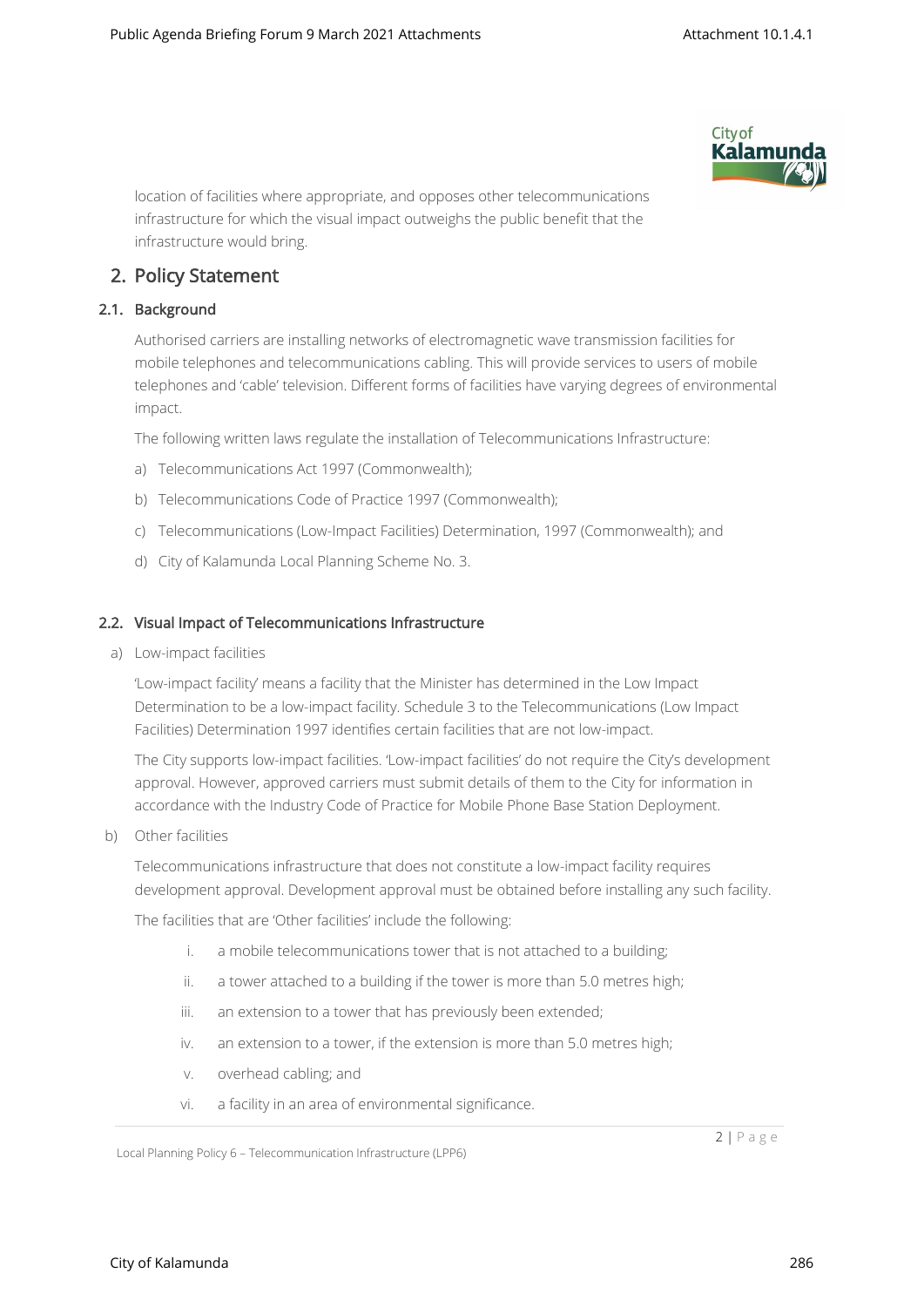

In considering an application for development approval, in particular the visual impact of the facility, the City will have regard to the provisions of Local Planning Scheme No. 3 and State Planning Policy 5.2 Telecommunication Infrastructure. Development approval may be refused where the City is of the opinion that the proposed facility would have a significant adverse visual impact. Alternatively, the City may grant development approval conditional upon appropriate modifications to minimise the adverse visual impact.

## 2.3. Advertising of development applications for other facilities

The City will advertise, or require the applicant to advertise, an application for development approval in accordance with the following methods for not more than 21 days:

- a) Letters be sent to all landowners seeking comment on issues, concerns or historical information pertinent to the proposal. Letters are to be sent to landowners whose properties fall within a 500m radius of the proposed structure or a greater radius, if required. The letters shall advise of the application, where it may be inspected and the submission period
- b) A sign shall be installed on the subject property in a conspicuous location, advising of the application, where it may be inspected and the submission period;
- c) A notice shall be placed in newspapers circulating in the region of the subject property, advising of the application, where it may be inspected and the submission period;
- d) The full application and supporting information shall be uploaded to the City's public website and promoted through the City's social media;
- e) The City will request the applicant to hold a community engagement session, run by a facilitator, to discuss the application with residents. The City will provide logistical support to assist with the community engagement process.

#### 2.4. Health impact of Telecommunications Infrastructure

Excerpt from State Planning Policy 5.2 Telecommunications Infrastructure:

"The use of mobile telephones has raised public concern about possible health issues associated with exposure to electromagnetic emissions. However, telecommunications carriers must comply with the Australian Communications and Media Authority (ACMA) Radiocommunications Licence Conditions (Apparatus Licence) Determination 2003. These licence conditions make mandatory the limits in the Australian Radiation Protection and Nuclear Safety Agency (ARPANSA) Radiofrequency (RF) Standard which sets limits for human exposure to RF electromagnetic fields from all sources, including telecommunications infrastructure. ARPANSA is the primary Commonwealth agency responsible for protecting the health and safety of people and the environment from the harmful effects of radiation.

Measurement surveys undertaken by ARPANSA demonstrate that environmental radiofrequency levels near base stations for the mobile telephone network are extremely low.

The ARPANSA surveys reported that typical exposures to radiofrequency fields were well below one per cent of the Standard's public exposure limits. It concluded that 'given the very low levels

Local Planning Policy 6 – Telecommunication Infrastructure (LPP6)

3 | P a g e